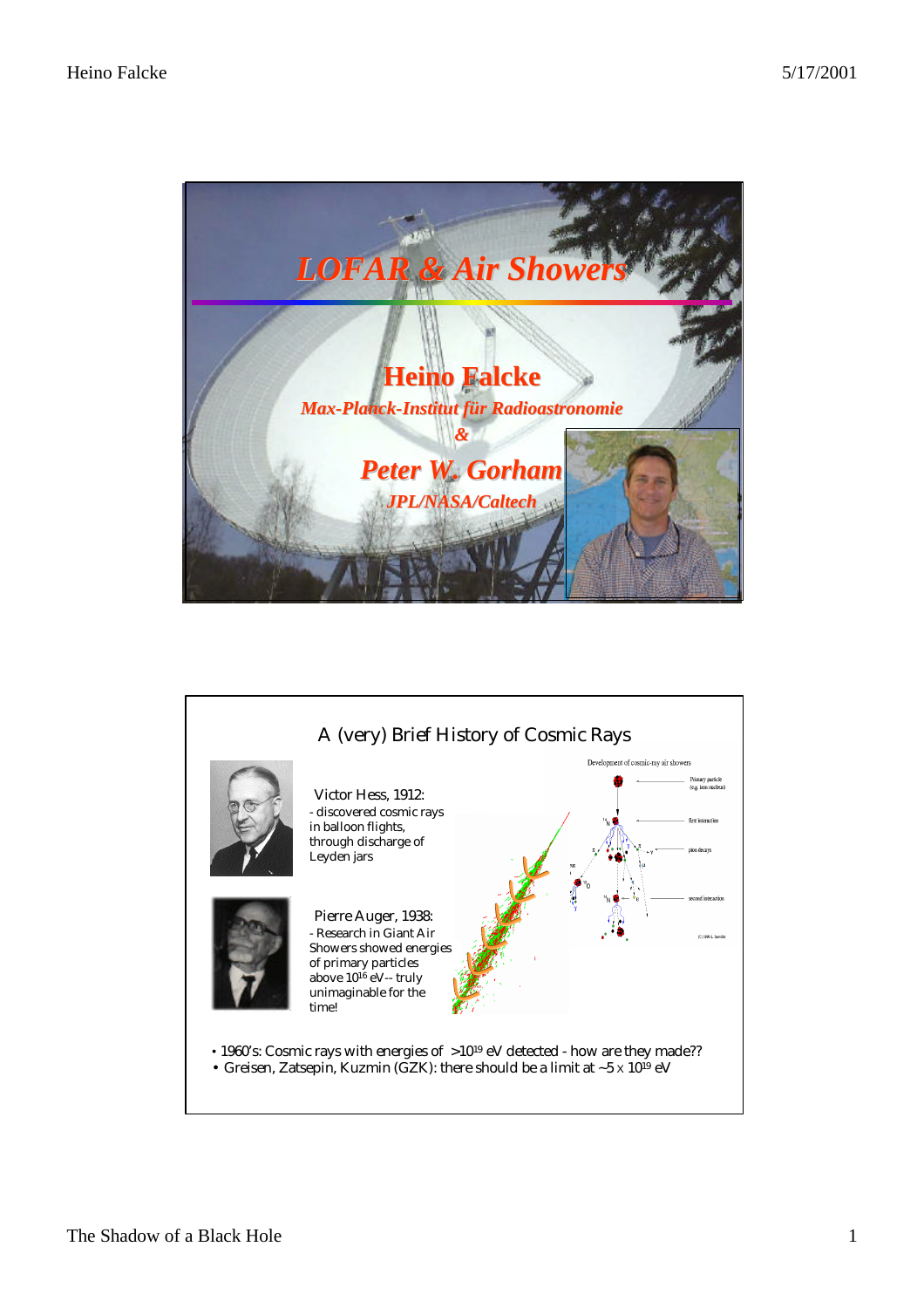

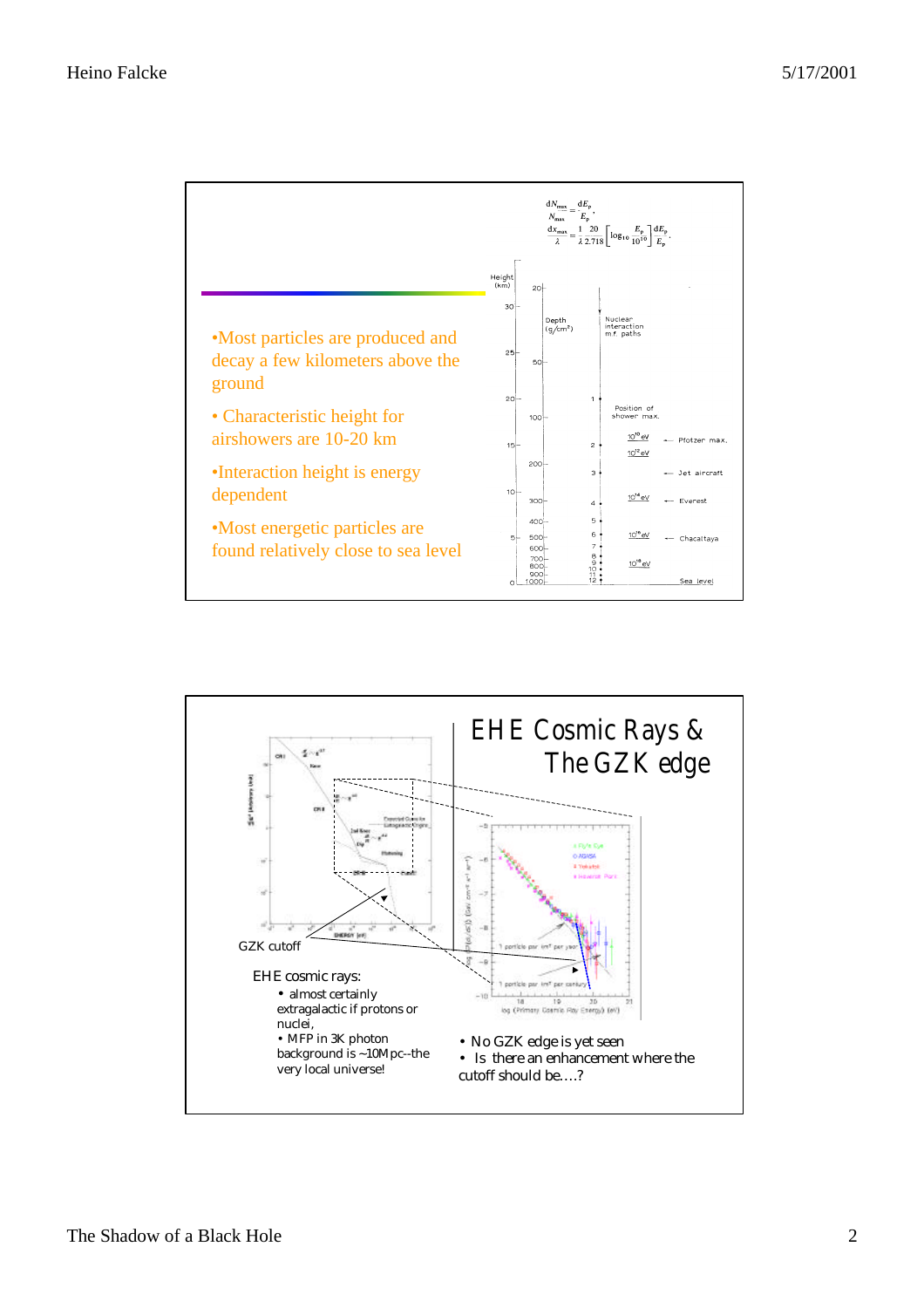

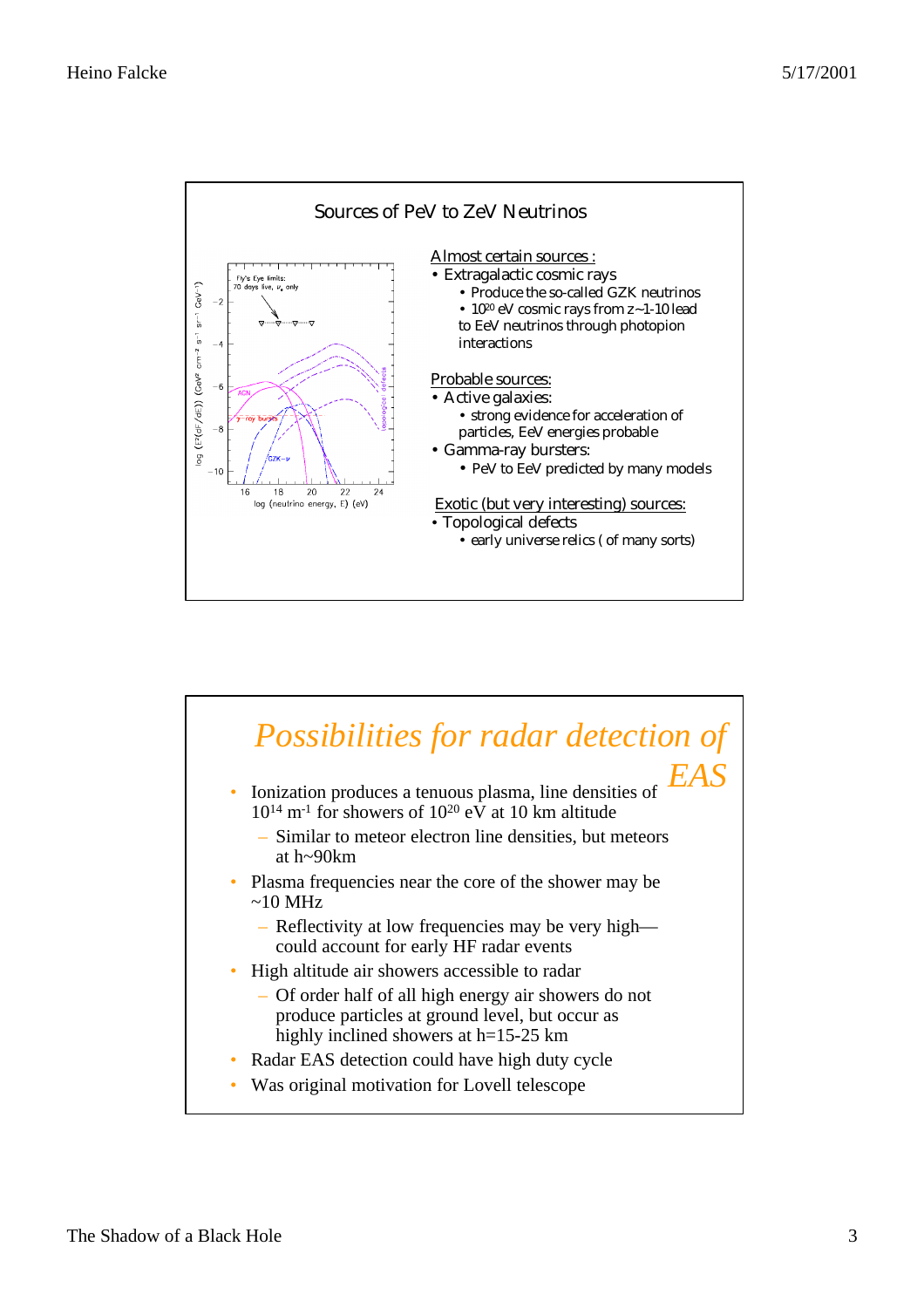

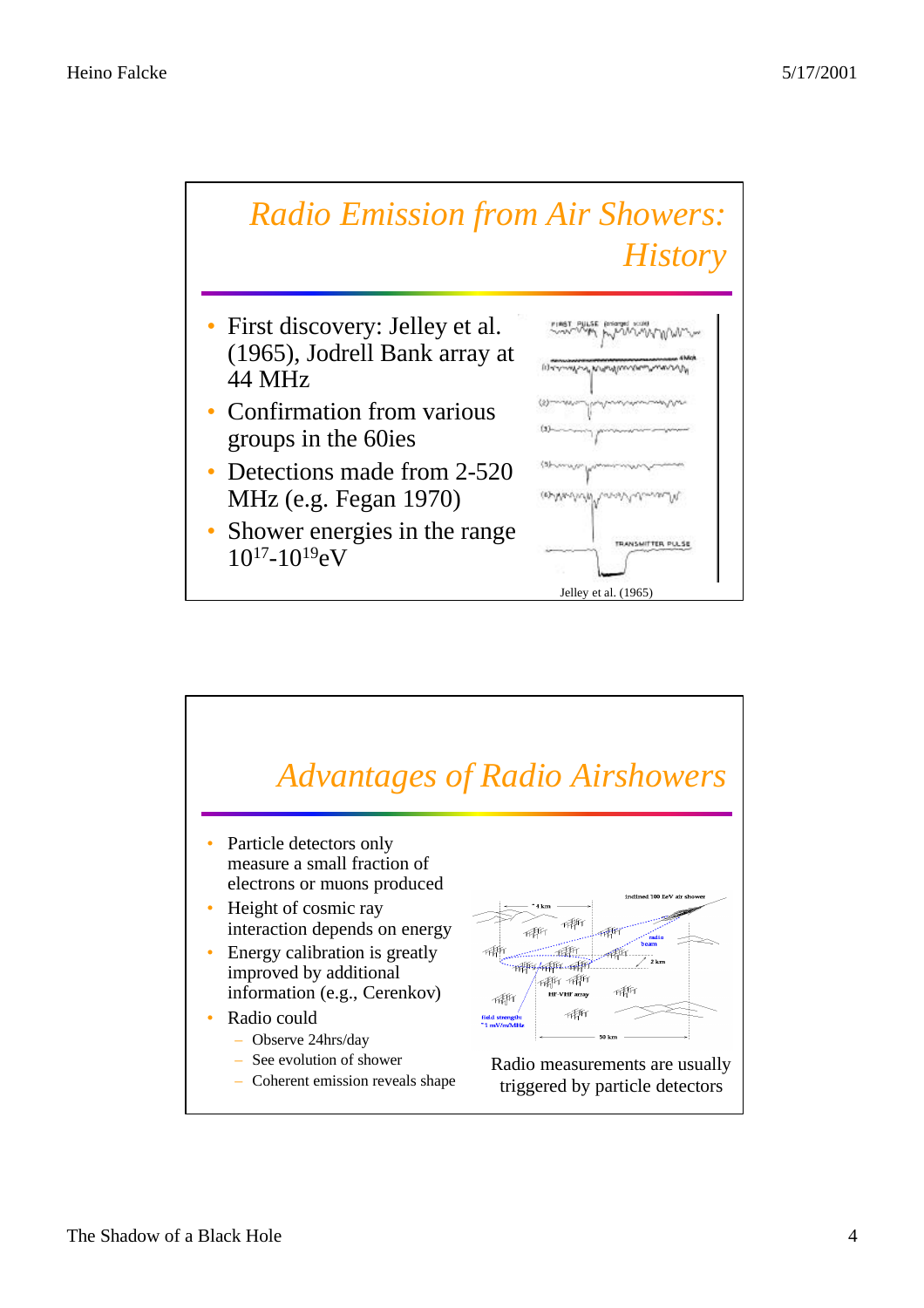## *Radio-Emission from Air Showers: Current Activities*

- Work ceased almost completely in the seventies (interference)
- Radio-experiment at CASA/MIA arrays (Rosner & Suprun 2001) failed because of man- and self-made interference
- An isolated group at Gauhati University (India) is observing regularly at 2-220 MHz
- Monte Carlo air shower radio code developed by Dova et al.
- RICE Searching radio emission from neutrino induced showers in ice at the AMANDA site in Antarctica
- Search for radio emission on the moon (neutrinos; Alvarez-Muniz & Zas 2000; Gorham et al. 1999)

## *Radio Properties of Airshowers: Radio Amplitude – Empirical Results*

$$
\mathcal{E}_{\nu} = K \frac{E_p}{10^{17} \text{ eV}} \sin \alpha \cos \theta \exp \left(-\frac{R}{R_0(\nu, \theta)}\right) \mu \text{V m}^{-1} \text{ MHz}^{-1}
$$

- Constant  $K \sim 15$ ,  $R_0 \sim 110$ m, spectrum flat from  $\sim 40$ -100 MHz?
- $S_v = \varepsilon_0 c \, \mathbf{e}_v^2 / MHz \Rightarrow S_v = 26.5 \, MJy \, (\mathbf{e}_v / 10 \, \mu V \, m^{-1} \, MHz^{-1})^2$
- R is distance from shower axis, relation corresponds to  $\sim$  1 degree half-angle emission cone
- Here  $\alpha$  is geomagnetic angle,  $\theta$  is zenith angle, but not measured past ~50 deg.
- This relation is based on near field measurements: *Fresnel zone* for shower radio emission extends several tens of km, most data is from  $D \sim 5-7$  km!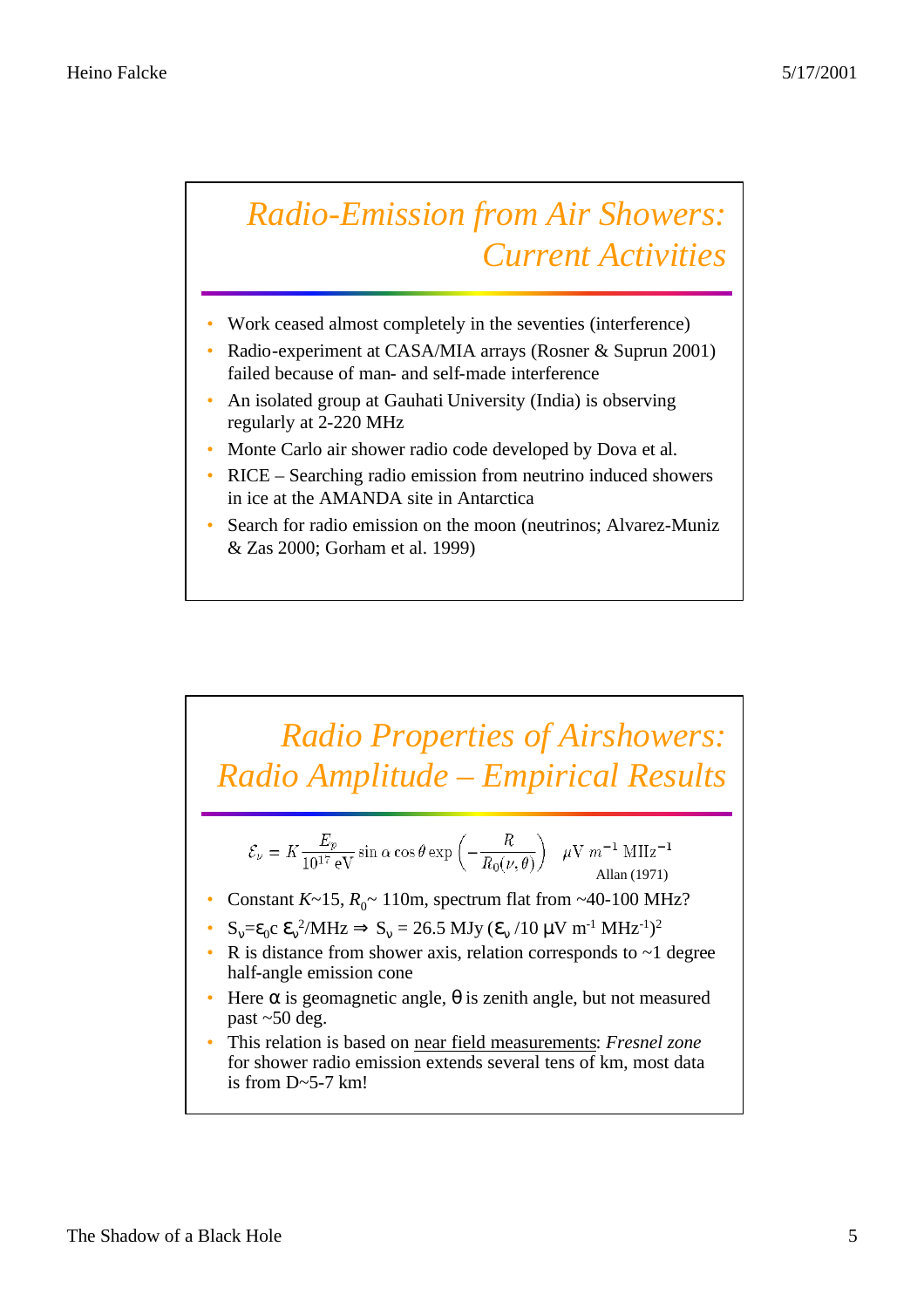

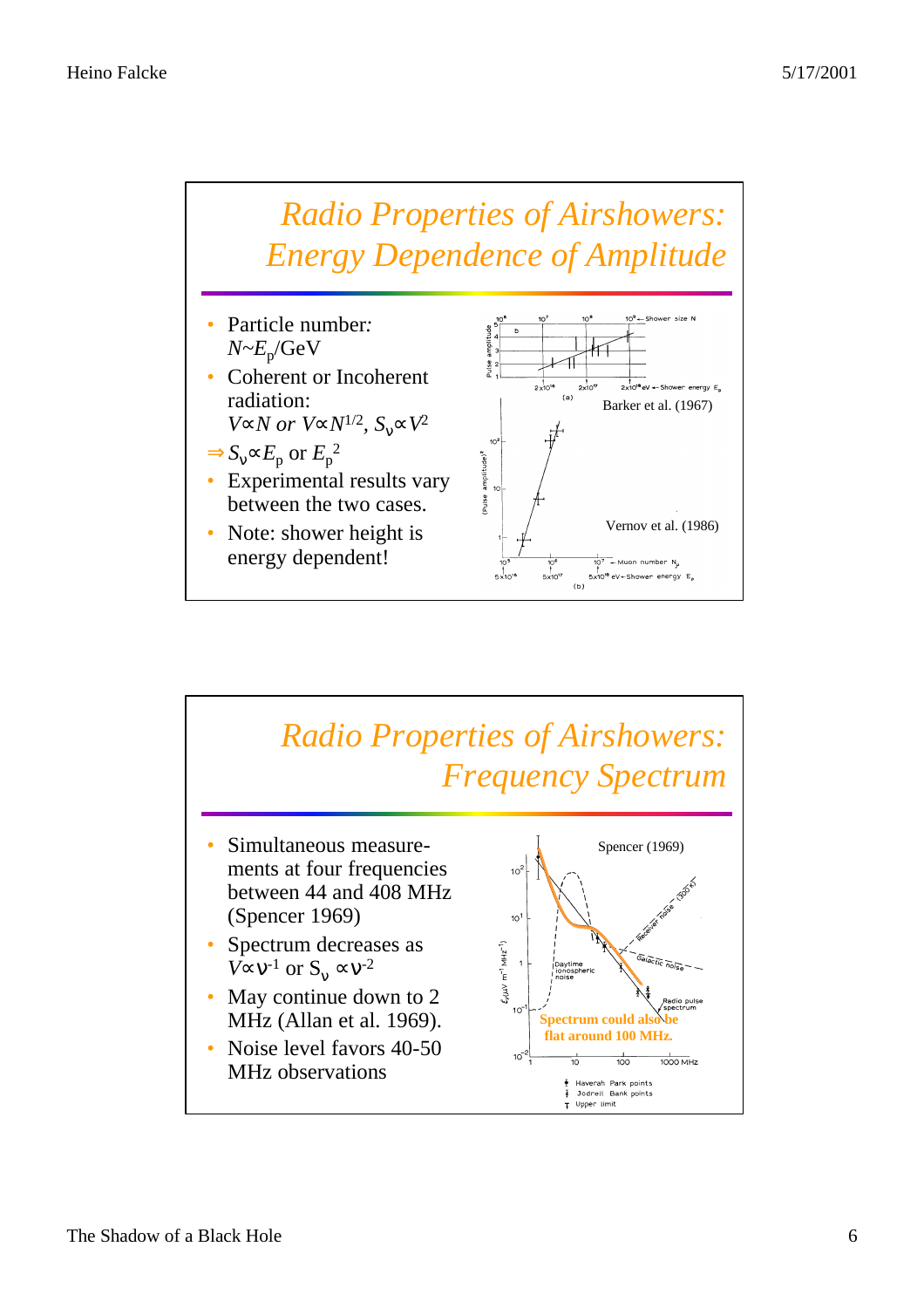

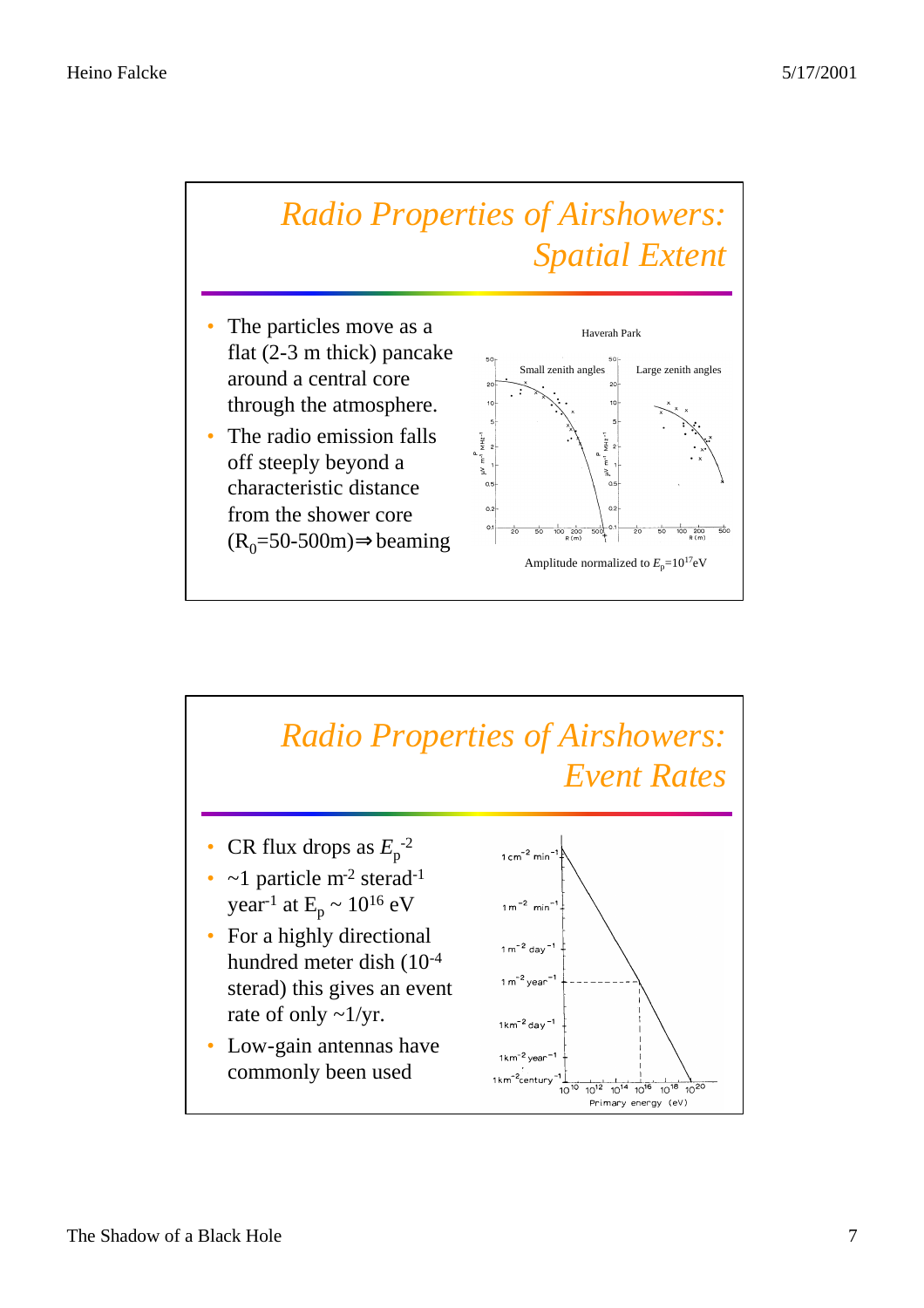

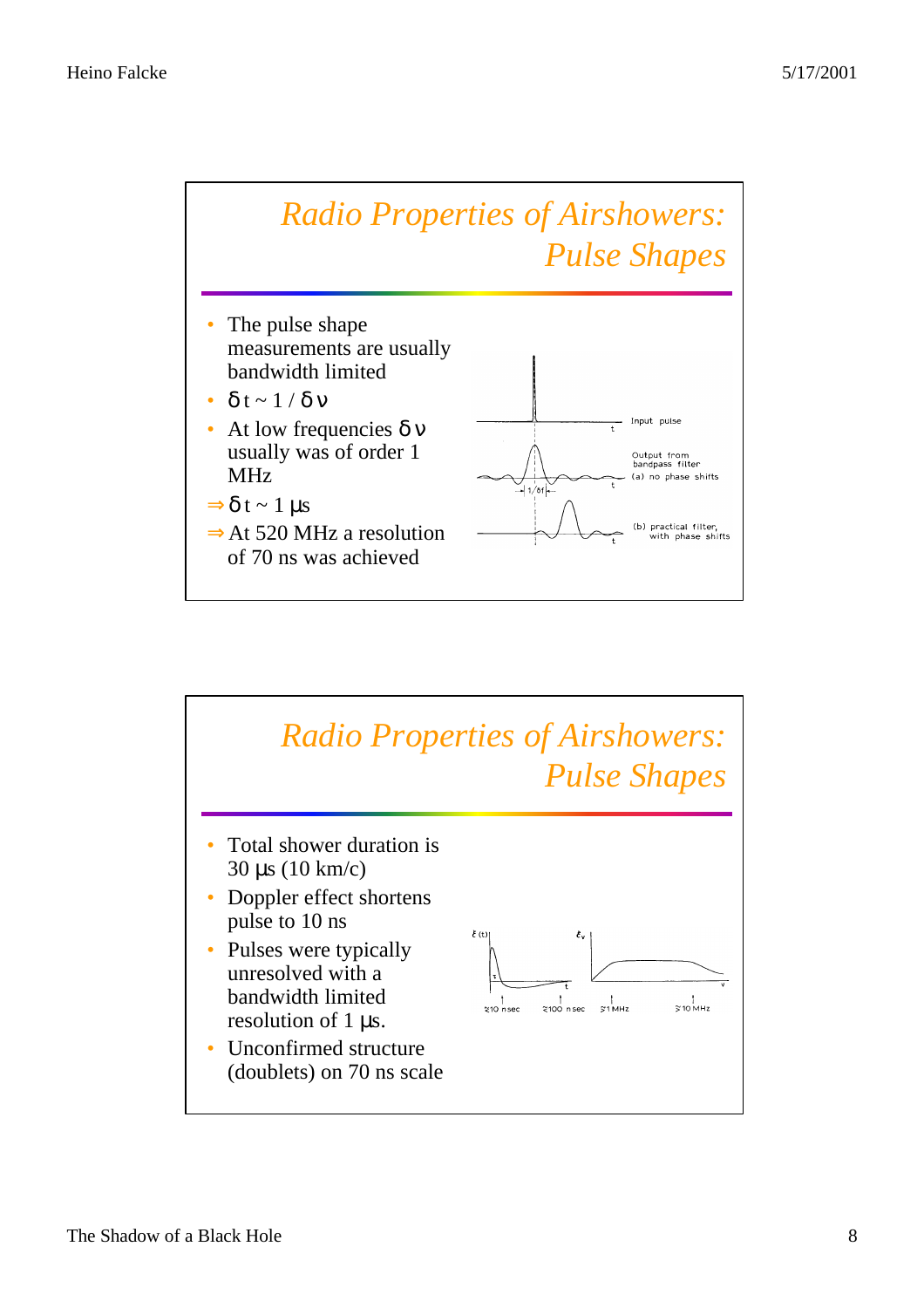

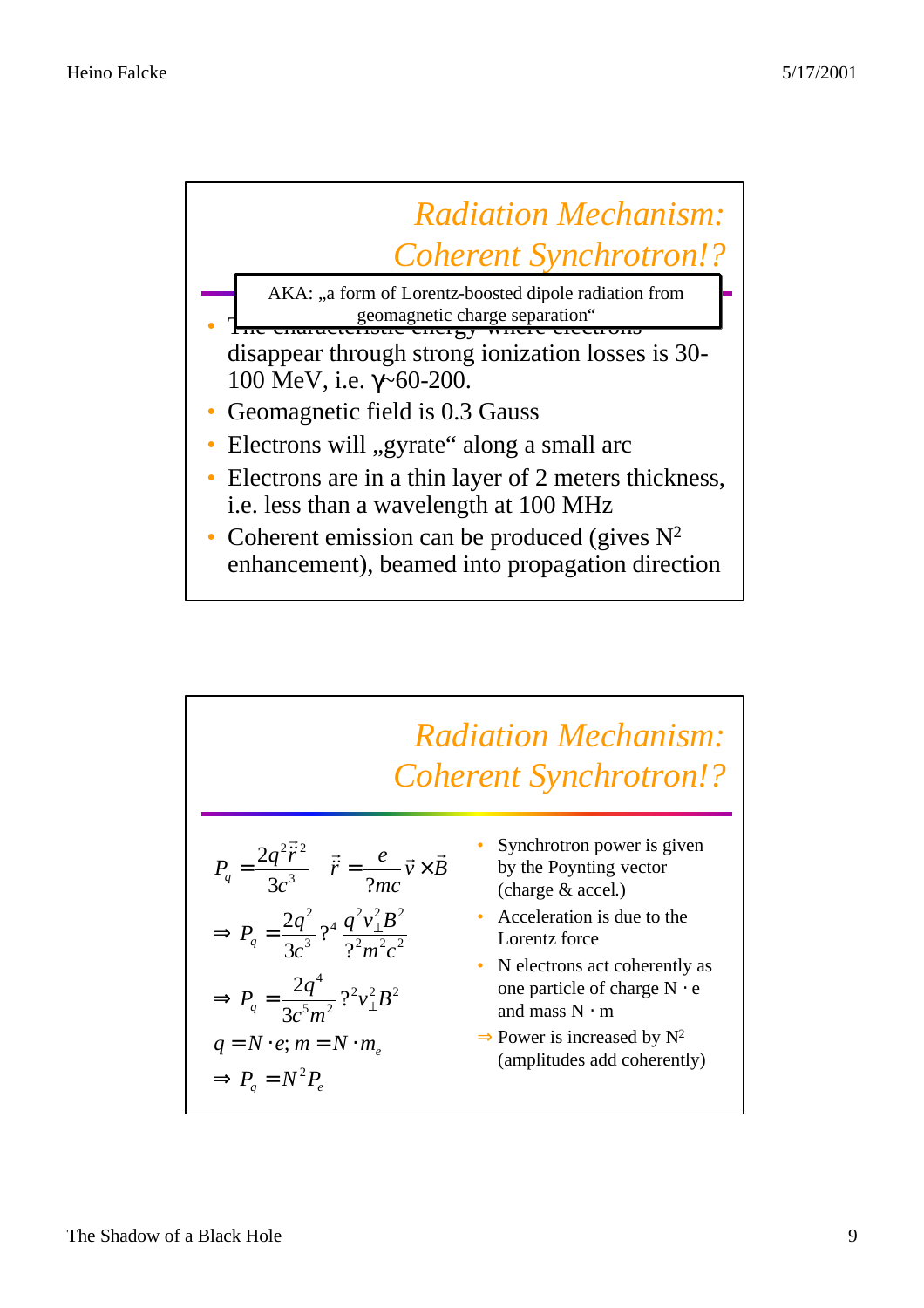

| $B = 0.3G$ ? = 60 N <sub>e</sub> = 10 <sup>8</sup> E <sub>p</sub> |
|-------------------------------------------------------------------|
| $A = p(10 \text{ km} \cdot 0.5^{\circ})^2$                        |
| ?. $\sim \frac{3e}{4pm_e c}$ ? <sup>2</sup> B ~ 4.5GHz            |
| $S_? = N_e^2 P_e A^{-1} ?^{-1} \left(\frac{?}{?_c}\right)^{1/2}$  |
| $S_{\gamma}$ (100 MHz) ~ 40 MJy · $E_{p,17}^2$                    |
|                                                                   |

- $_{17}$  Characteristic values for airshowers
	- At the characteristic frequency coherence is not achieved due to finite thickness (decreasing spectrum)
	- Predicted value matches fairly well observations.

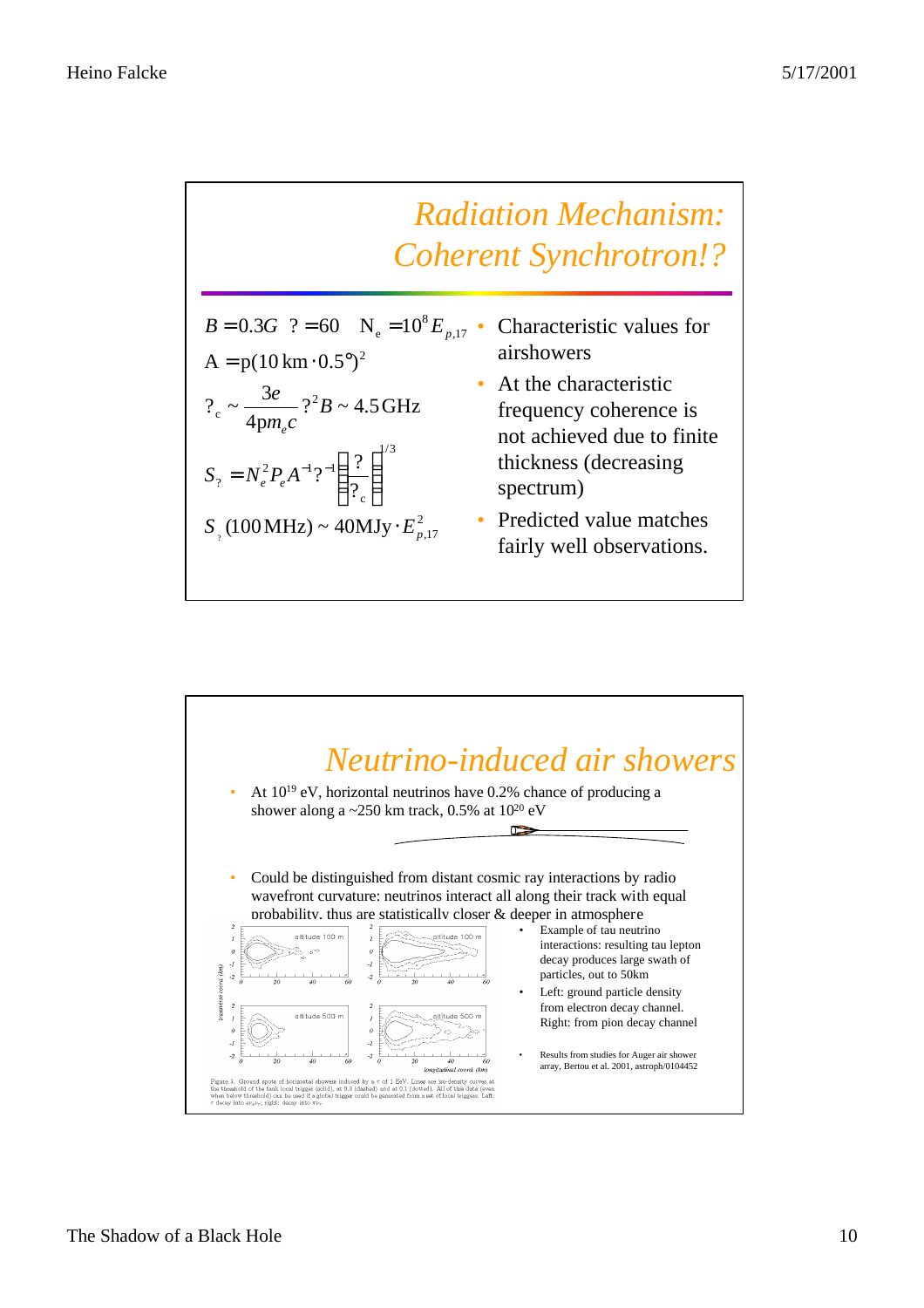

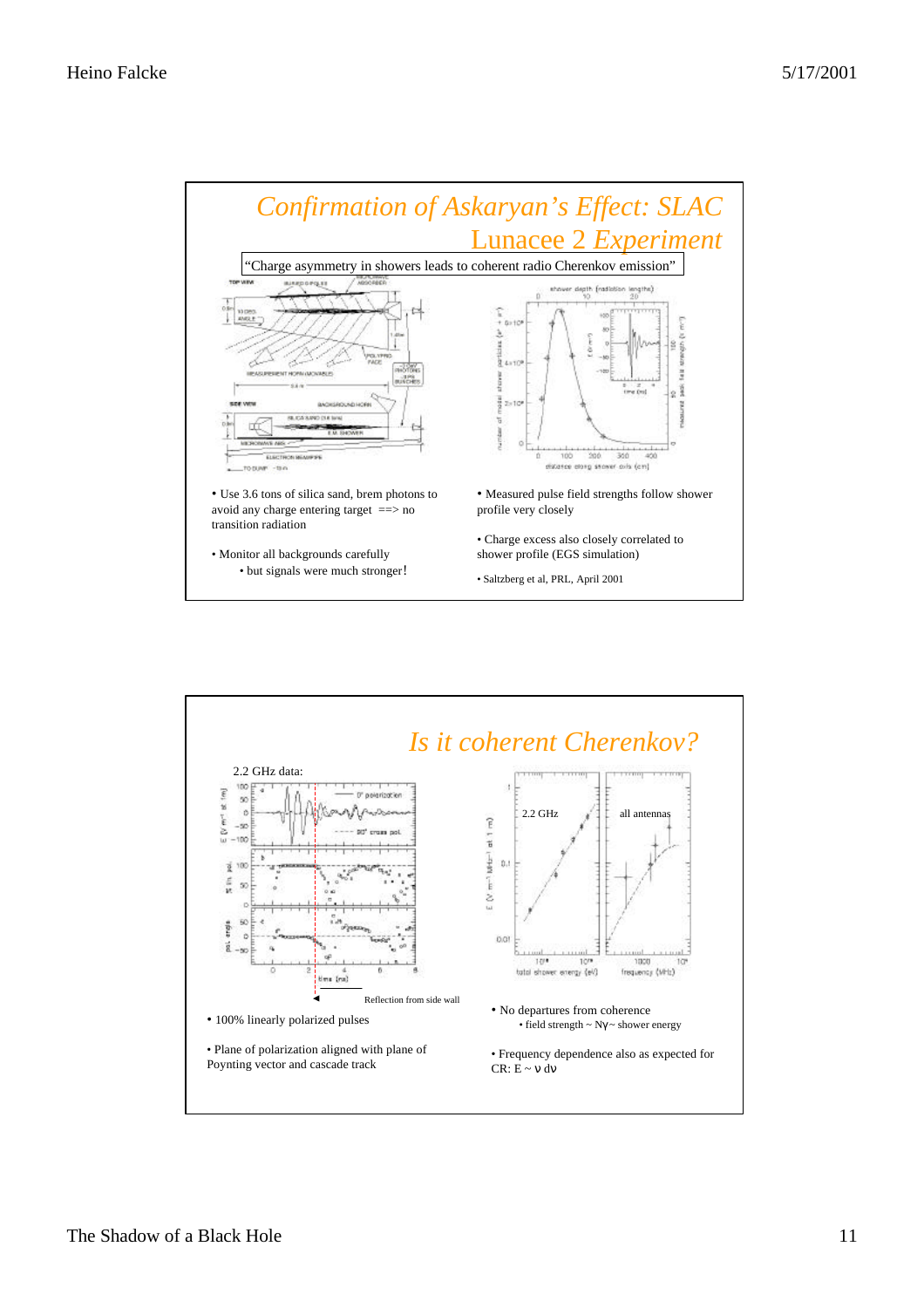

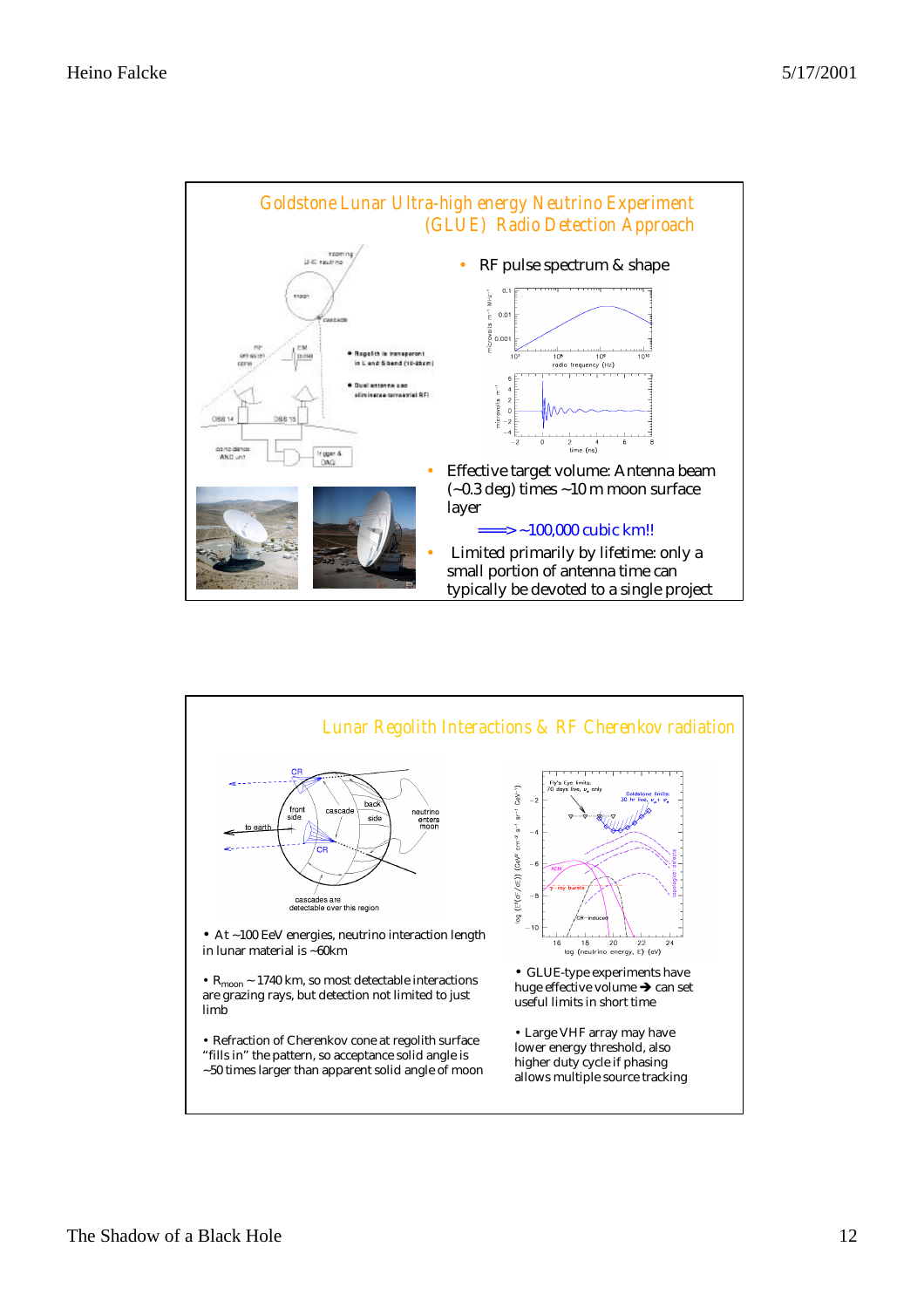

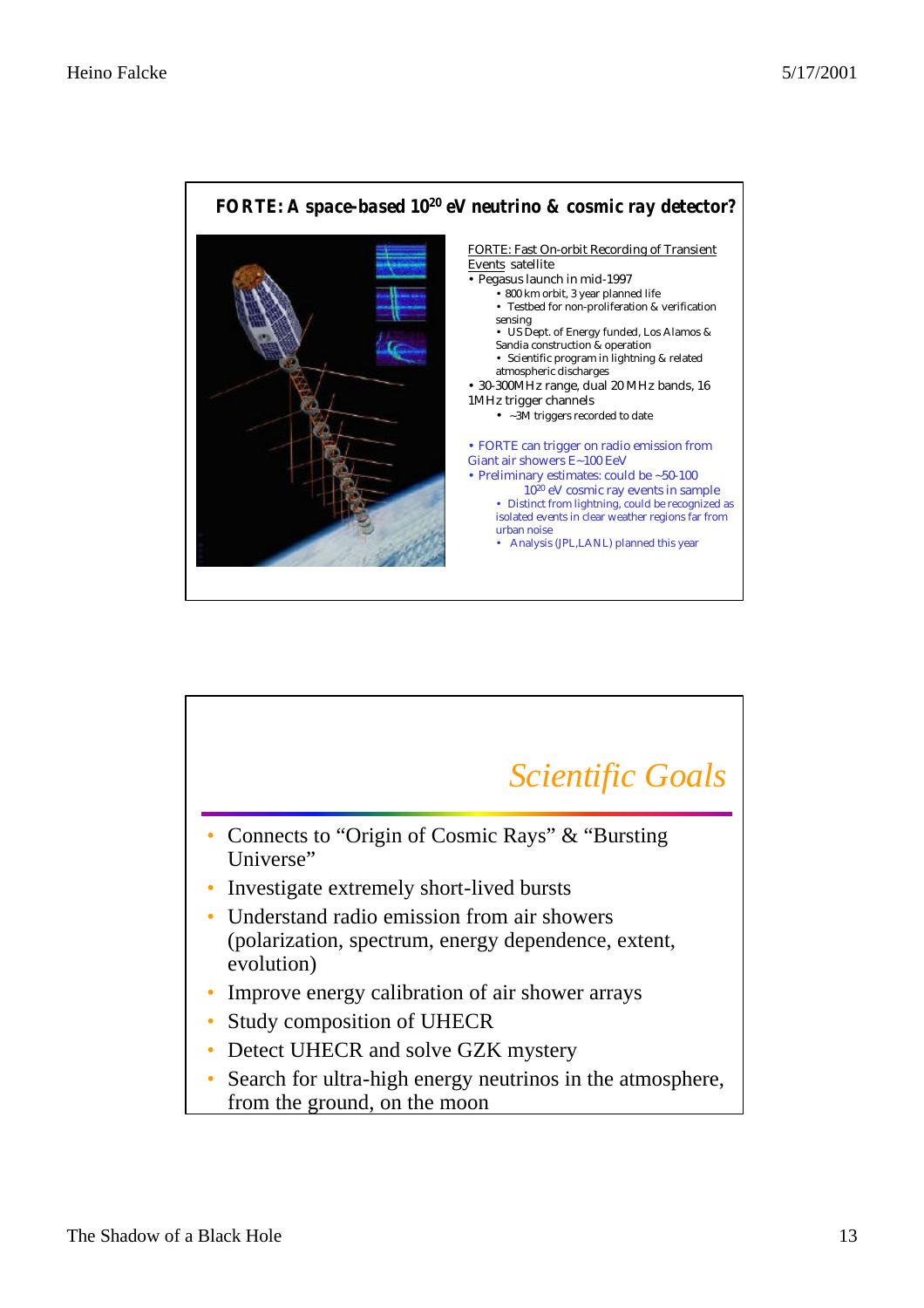## *NRW Airshower Array The Idea*

- Measure cosmic rays from 10<sup>16</sup> to 10<sup>20</sup> eV
- Need 5000 sqm with station spacing of a few  $10^{2-3}$  m
- Local coincidence
- Place stations on public buildings and schools
- Connect through internet
- Stations transportable, could be installed near LOFAR
- Money available for astroparticle physics



## *Considerations for a large ground array*

- Intrinisic pulse widths from all processes are 10 ns or less
- high sampling bandwidth for triggered events, pulse shape may be critical discriminator
- Antenna BW may be limitation, but full BW should be sampled
- Low directionality, large beam
- High dynamic range (1-bit sampling is not enough)
- External trigger possible
- Short-term storage for burst data and retrospective beam forming
- For lunar pulse observations, dedispersion is an issue: daytime pulse smearing of several microsec for ~10 MHz of BW at ~100 MHz
- Low elevation angle beam response is desirable
- Very interesting events come at high zenith angles or from below (e.g., neutrinos)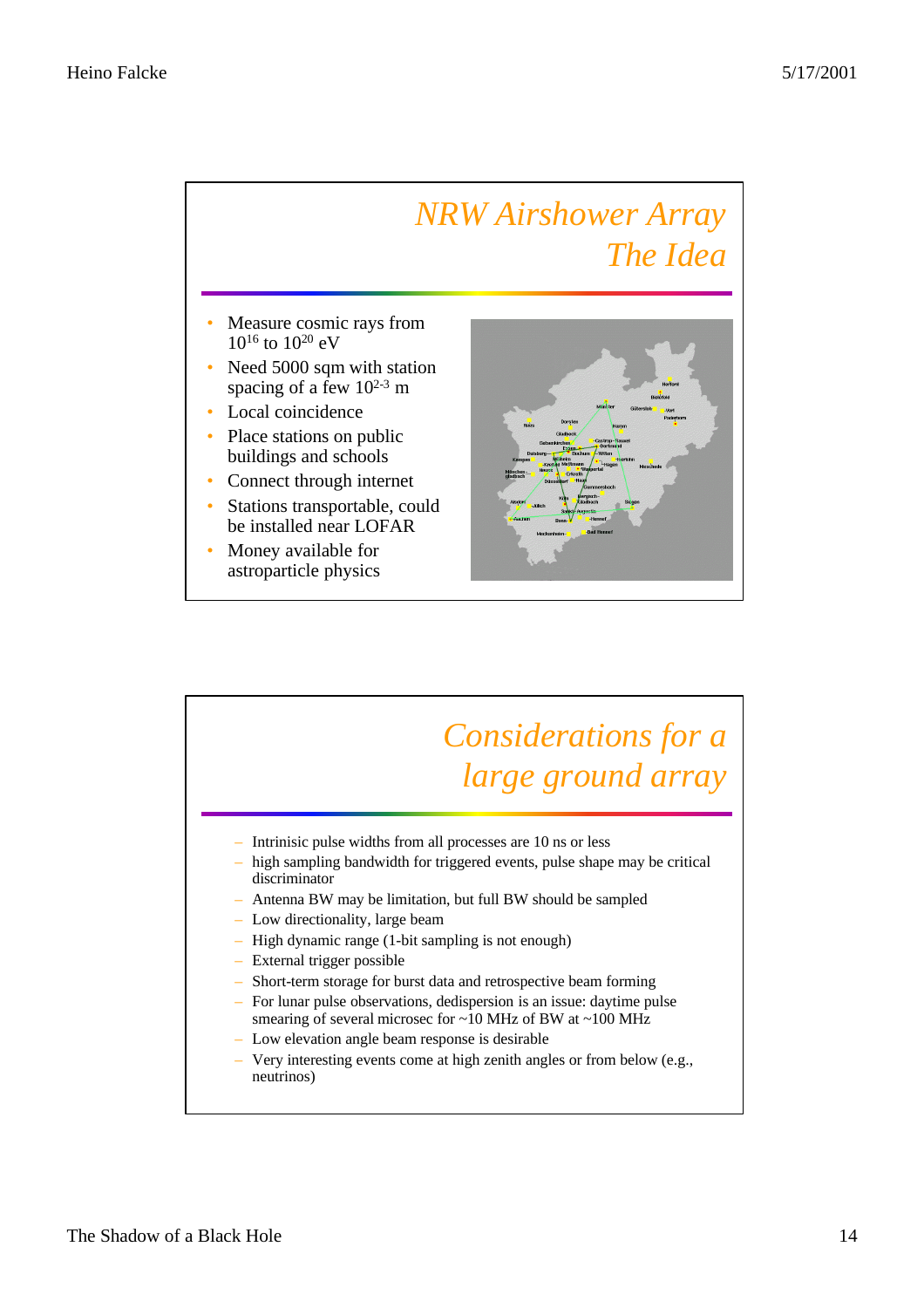